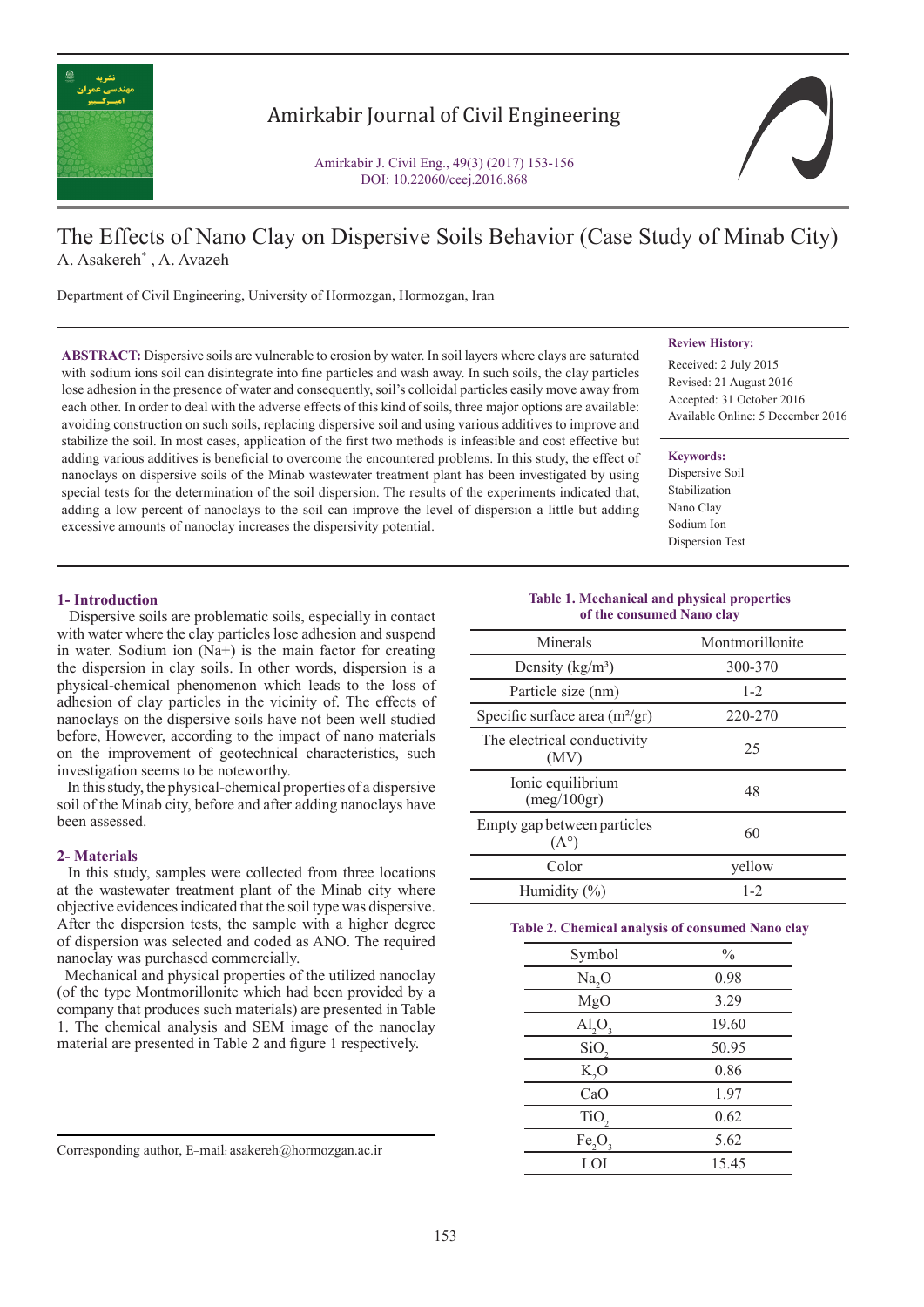

**Figure 1. SEM Image of Nano clay**

#### **3- Determining the selected soil characteristics**

 Based on the results of the soil particle size analysis, the Atterberg limits and unified soil classification system, it can be concluded that the studied soil is mainly clay with low plasticity (CL) (Table 3).

#### **Table 3. Soil specifications (without Nanoclay)**

| Sample code                                   | ANO                  |
|-----------------------------------------------|----------------------|
| Type of soil                                  | CL.                  |
| Dry density in place<br>(kg/cm <sup>2</sup> ) | 1.54                 |
| Soil moisture content                         | 3.5                  |
| The psychological                             | 33                   |
| The dough                                     | 11                   |
| The dispersive in double<br>hydrometer        | 45                   |
| Classification pinhole test                   | D1                   |
| The result Cramp                              | The average response |

 According to the low humidity of the examined soil, it was not possible to add the additive substance to water and then to combine it with soil for making laboratory samples (due to the fact that the obtained mixture will not be homogeneous by this method). For this reason, at first the weight percent of nanomaterial was determined and mixed by spatula for at least half an hour to ensure that the nanoclay was equally distributed to all parts of the soil. In the next step, the desired amount of water was added to the composition and the mixing operation was repeated using a high-speed electric mixer. To prevent drying of the samples, after ensuring the homogeneous mixture is obtained, the specimens were poured into the plastic bags and before each test, they kneaded by hand at the same bags for at least half an hour.

## **4- Special dispersion tests after adding various percentages of Nano clay**

 According to the results of the experiments on the selected soil and the indication of the dispersion of the sample soil,

different amounts of nano clay (0.5, 1, 2 and 4%) were mixed with the studied dispersive soil, and then the dispersion experiments including, pinhole, double hydrometer, cramps and chemical analysis on it were performed.

 The results of the pinhole test with different percentages of nano clay are demonstrated in Table 4.

| Sample code              | Result         |
|--------------------------|----------------|
| <b>ANO</b>               | D <sub>1</sub> |
| ANO + $\%$ 0.5 nano clay | ND4            |
| $ANO + \%1$ nano clay    | ND3            |
| ANO + $\%$ 2 nano clay   | ND3            |
| $ANO + \%4$ nano clay    | D2             |

| Table 4. Classification of the samples by the pinhole |                    |  |
|-------------------------------------------------------|--------------------|--|
|                                                       | dispersion testing |  |

 The double hydrometric analysis was carried out according to ASTM–DTZZES standard as follows. After performing the hydrometric test on the samples, their dispersion grades were determined based on the obtained percentage of dispersion. The results are shown in Table 5.

**Table 5. Dispersion percent by double hydrometer test.**

| Sample code             | Dispersion percent |
|-------------------------|--------------------|
| ANO                     | 45                 |
| $ANO + \%0.5$ nano clay | 33                 |
| $ANO + \%1$ nano clay   | 37                 |
| $ANO + \%2$ nano clay   | 38                 |
| $ANO + \%4$ nano clay   |                    |

 According to the results of the chemical test, the percentage of Na+ of the samples (ESP) is calculated according to equation (1) and (2). The obtained values are shown in table 6.

$$
Na\left(\%\right) = \frac{Na^+}{TDS} \times 100\tag{1}
$$

$$
SAR = \frac{Na^{+}}{\sqrt{0.5(Ca^{2+} + Mg^{2+})}}
$$
 (2)

| Table 6. Calculated percentage of sodium |            |       |  |
|------------------------------------------|------------|-------|--|
| Sample code                              | <b>TDS</b> | ESP   |  |
| ANO                                      | 195.03     | 67.22 |  |
| ANO + $\%$ 0.5 nano clay                 | 229.45     | 67.16 |  |
| $ANO + \%1$ nano clay                    | 223.41     | 66.92 |  |
| $ANO + \%2$ nano clay                    | 211.84     | 67.31 |  |
| $ANO + \%4$ nano clay                    | 162.18     | 65 24 |  |